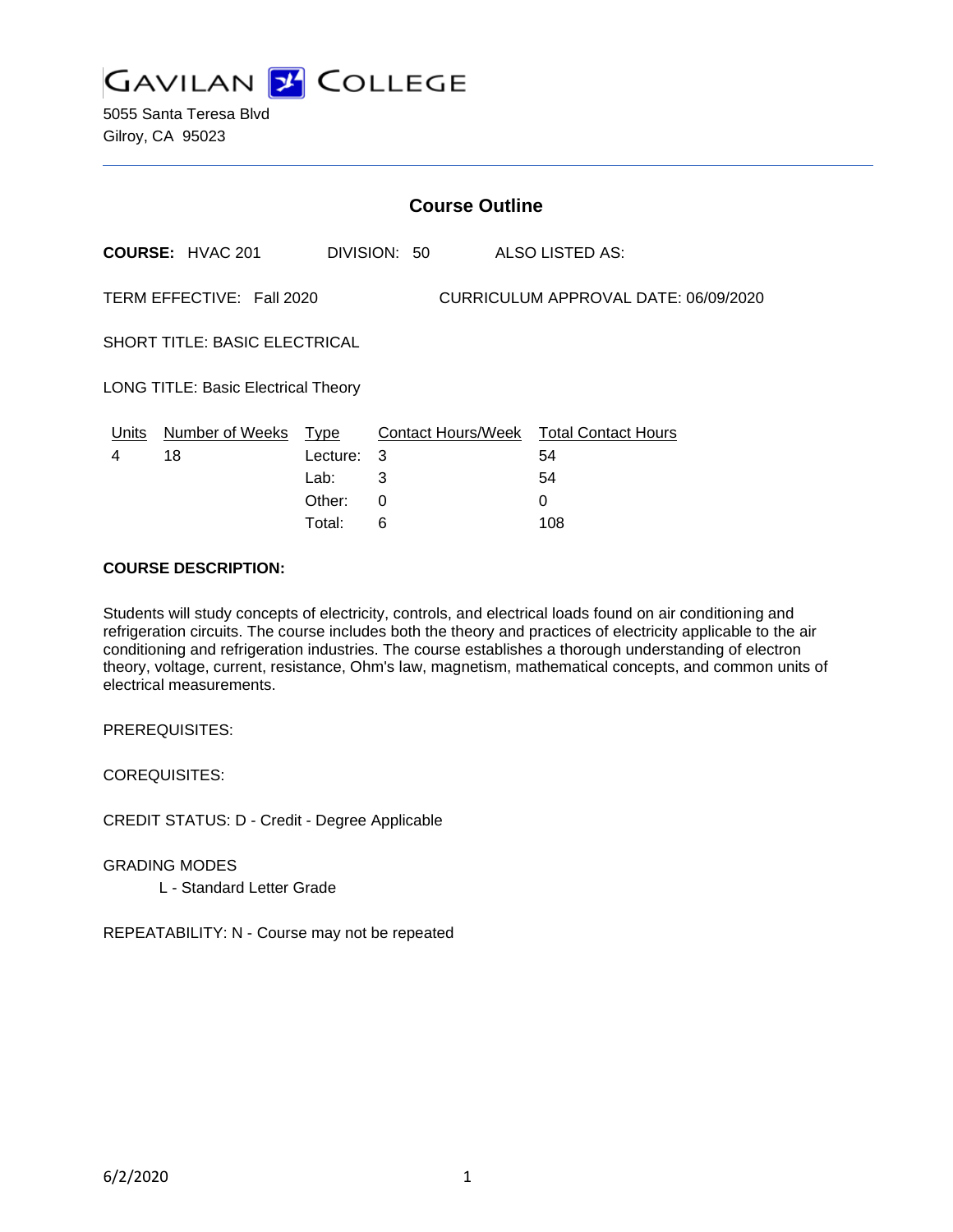# SCHEDULE TYPES:

- 02 Lecture and/or discussion
- 03 Lecture/Laboratory
- 04 Laboratory/Studio/Activity
- 04A Laboratory LEH 0.65
- 05 Hybrid
- 71 Dist. Ed Internet Simultaneous
- 72 Dist. Ed Internet Delayed
- 73 Dist. Ed Internet Delayed LAB
- 73A Dist. Ed Internet LAB-LEH 0.65

## **STUDENT LEARNING OUTCOMES:**

1. Troubleshoot an electrical circuit. Measure of assessment: demonstration, exam Year assessed, or planned year of assessment: 2018 Semester: Fall

2. Solve electrical control problems.

Measure of assessment: exam, homework, demonstration Year assessed, or planned year of assessment: 2018 Semester: Fall

3. Test electrical components and perform preventative maintenance checks. Measure of assessment: demonstration, exam Year assessed, or planned year of assessment: 2018 Semester: Fall

4. Calculate the voltage, amperage and resistance using Ohm's law. Measure of assessment: exam, homework Year assessed, or planned year of assessment: 2018 Semester: Fall

# **CONTENT, STUDENT PERFORMANCE OBJECTIVES, OUT-OF-CLASS ASSIGNMENTS**

Curriculum Approval Date: 06/09/2020

Lecture content:

9 Hours

Content: Principles of Electricity, Structure of an Atom, Ohm's Law, Series/Parallel Circuits, Electrical Measurements, Use of Multi-meter to Measure, Ohms, Voltage, Current

Student Performance Objectives: Describe the structure of an atom. Describe how magnetism is used to produce electricity. List the units of measurement for electricity. State Ohm's law. State the formula for determining electrical power. Explain inductance. Describe a sine wave.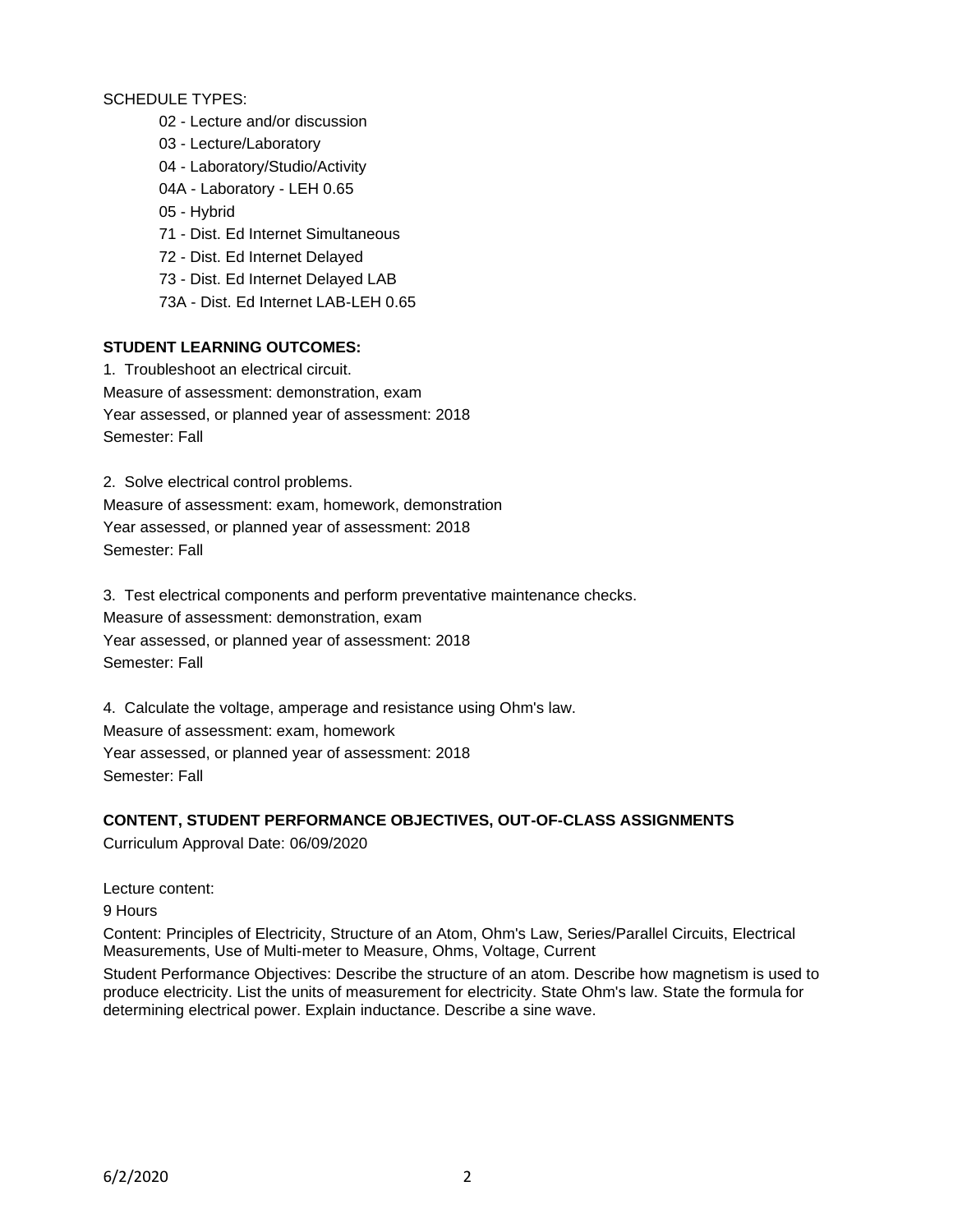# 9 Hours

Content: Electric Heaters, Solenoids, Wiring Diagrams, Principles of Designing Ladder Diagrams, Differences Between Schematic Pictorial/Ladder Diagrams, Reading and Interpreting Diagrams

Student Performance Objectives: Describe a solenoid. Discuss space temperature control. Describe the mercury control bulb. Describe system overshoot and temperature swing. Describe the difference between low- and high-voltage controls. Name two ways motors are protected from high temperature. Describe the difference between a diaphragm and a bellows control. State the uses of pressure-sensitive controls. Describe a high-pressure and a low-pressure control. Discuss the range and differential of a control. Describe pressure transducers. Describe a pressure relief valve. Describe the functions of mechanical and electromechanical controls.

## 12 Hours

Content: Heating Systems, Principles of Residential Gas Fired Heating Systems, Principles of Electric Heat, Controls and Safeties, Differences Between Control and Safety Switches, Interpretation of Control and Safety Symbols, Adjustment of Controls and Safeties, Electric Circuits, Troubleshooting Electrical Circuits, Fundamentals of Electric Circuit Design

Student Performance Objectives: Make general comparisons between different dimetal applications. Describe the rod and tube. Describe fluid-filed controls. Describe partial liquid/partial vapor-filled controls. Distinguish among the bellows, diaphragm, and Bourdon tube.

9 Hours

Content: Electric Loads, Fan Motors, Compressor Motors

Student Performance Objectives: Describe the different types of open single-phase motors used to drive fans, compressors, and pumps. Describe various types of motor applications. State which motors have high starting torque. List the components that cause a motor to have a higher starting torque. Describe a motor used for a hermetic compressor.

## 12 Hours

Content: Refrigeration Plant, Principles of the Mechanics of the Refrigeration Cycle, Principles of Heat Transfer, Three Phase Loads and Supplies, Three Phase Electricity Generation, Wye/Delta Transformers, Wye/Delta Motors, Customer Relations

Student Performance Objectives: Summarize the refrigeration cycle. Explain how heat is transferred from the air to the evaporating refrigerant. State the differences between the wye and delta transformers. Explain how wye-delta motors operate. List the major factors that are an important part of customer relations.

2 Hours

Final

Lab Content:

9 Hours

Content: Safety, Use of Equipment, Principles of Electricity, Structure of an Atom, Ohm's Law, Series/Parallel Circuits, Electrical Measurements, Use of Multi-meter to Measure, Ohms, Voltage, Current

Student Performance Objectives: Discuss the importance of safety when working in the lab. Identify atoms with a positive charge and atoms with a negative charge. Explain the characteristics that make certain materials good conductors and others good insulators. State the differences between alternating current and direct current. Explain the differences between series and parallel circuits. Describe the construction of a transformer and the way a current is induced in a secondary circuit. Describe how a capacitor works. State the reasons for using proper wire sizes. Describe the physical characteristics and the function of several semiconductors. Describe procedures for making electrical measurements.

#### 9 Hours

Content: Electric Heaters, Solenoids, Wiring Diagrams, Principles of Designing Ladder Diagrams, Differences Between Schematic Pictorial/Ladder Diagrams, Reading and Interpreting Diagrams

Student Performance Objectives: Identify some commonly used low- and high-voltage controls. Describe and identify power- and non-power consuming devices. Describe and demonstrate how a voltmeter is used to troubleshoot electrical circuits. Identify some typical problems in an electrical circuit. Describe and demonstrate how an ammeter is used to troubleshoot an electrical circuit. Recognize the components in a heat-cool electrical circuit. Follow the sequence of electrical events in a heat-cool electrical circuit. Different between a pictorial and a line-type electrical wiring diagram.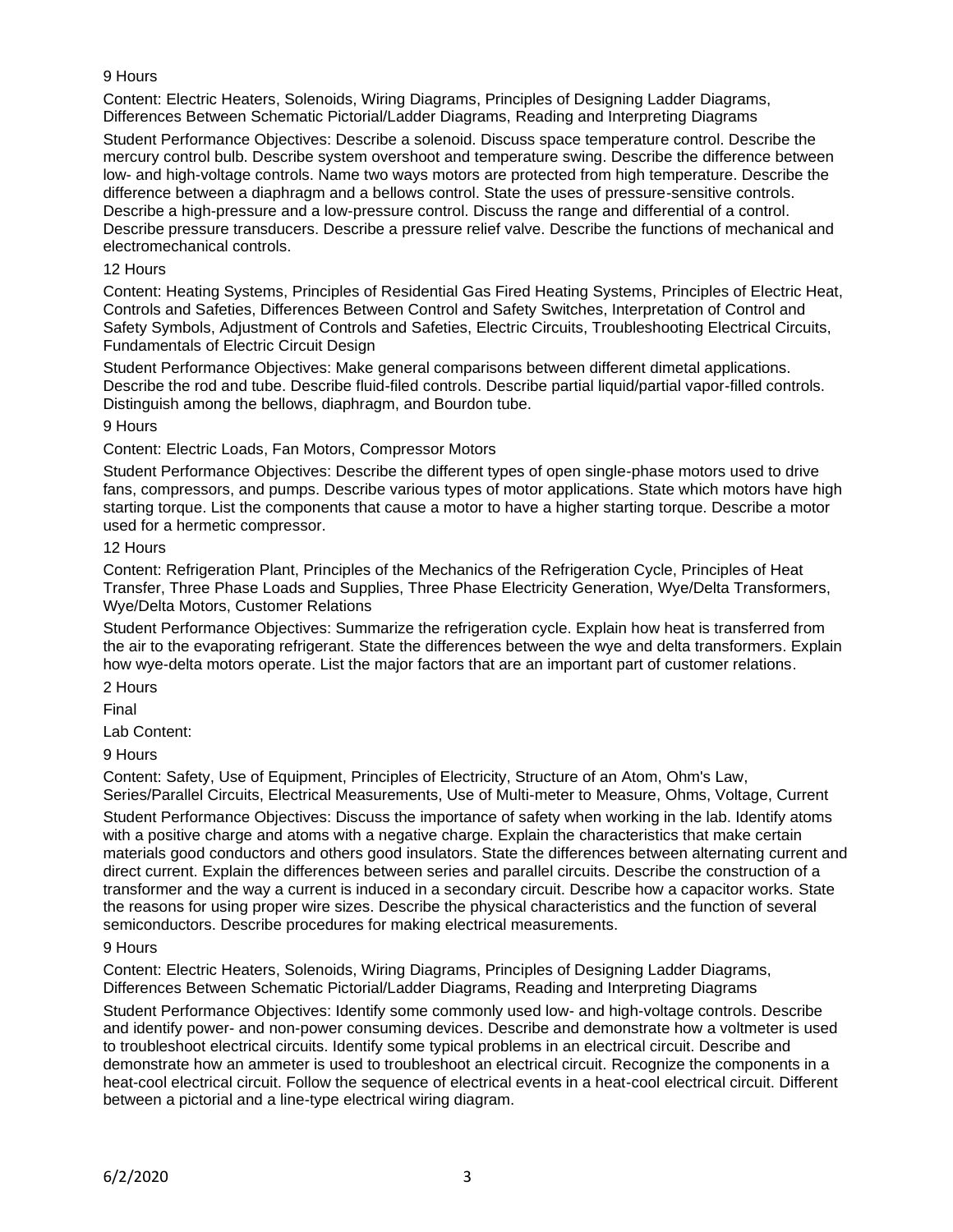## 12 Hours

Content: Heating Systems, Principles of Residential Gas Fired Heating Systems, Principles of Electric Heat, Controls and Safeties, Differences Between Control and Safety Switches, Interpretation of Control and Safety Symbols, Adjustment of Controls and Safeties, Electric Circuits, Troubleshooting Electrical Circuits, Fundamentals of Electric Circuit Design

Student Performance Objectives: Describe and demonstrate the function of a bimetal device. Discuss and demonstrate the thermocouple. Explain and demonstrate the thermistor. Complete a variety of troubleshooting exercises.

#### 9 Hours

Content: Electric Loads, Fan Motors, Compressor Motors

Student Performance Objectives: Describe a multispeed, permanent, split-capacitor motor and indicate how the different speeds are obtained. Explain the operation of shaded pole motors. Explain potential and current motor relays and Positive temperature Coefficient Resistors (PTCRs), Explain the operation of a three-phase motor. Explain the motor terminal connections in various compressors. Describe the different types of compressors that use hermetic motors. Describe the use of variable-speed motors, inverters, variable frequency drives (VFDs) and electronically commutated motors (ECMs). Complete a variety of troubleshooting exercises.

#### 12 Hours

Content: Refrigeration Plant, Principles of the Mechanics of the Refrigeration Cycle, Principles of Heat Transfer, Three Phase Loads and Supplies, Three Phase Electricity Generation, Wye/Delta Transformers, Wye/Delta Motors, Customer Relations, Troubleshoot the field repair of leaking heat exchangers. Customer service scenarios.

Student Performance Objectives: Describe and demonstrate the mechanics of the refrigeration cycle. Identify a wye and a delta transformer. Demonstrate a technician?s `soft skills? as it relates to customer service. Complete a troubleshooting scenario of leaking heat exchangers. Perform several customer service scenarios.

2 Hours

# **METHODS OF INSTRUCTION:**

Lecture, discussion, multi-media presentation, demonstration, guided practice.

# **OUT OF CLASS ASSIGNMENTS:**

Required Outside Hours: 18

Assignment Description: Read corresponding information in Unit 12 of textbook. Complete Review Questions at end of Unit. Study for quizzes/examinations.

Required Outside Hours: 18

Assignment Description: Read corresponding information in Units 14 and 15 of textbook. Complete Review Questions at end of Units. Study for quizzes/examinations. Homework: Complete the Service Technician Calls scenarios.

Required Outside Hours: 24

Assignment Description: Read corresponding information in Units 13, 14 and 15 of textbook. Complete Review Questions at end of Units. Study for quizzes/examinations. Homework: Complete the Service Technician Calls scenarios. Troubleshoot an electrical circuit.

Required Outside Hours: 18

Assignment Description: Read corresponding information in Unit 17 of textbook. Complete Review Questions at end of Unit. Study for quizzes/examinations.

Required Outside Hours: 24

Assignment Description: Read corresponding information in Unit 12 of textbook and related Handouts. Complete Review Questions provided on Handouts. Study for quizzes/examinations. Homework: Complete several troubleshooting and customer service scenarios.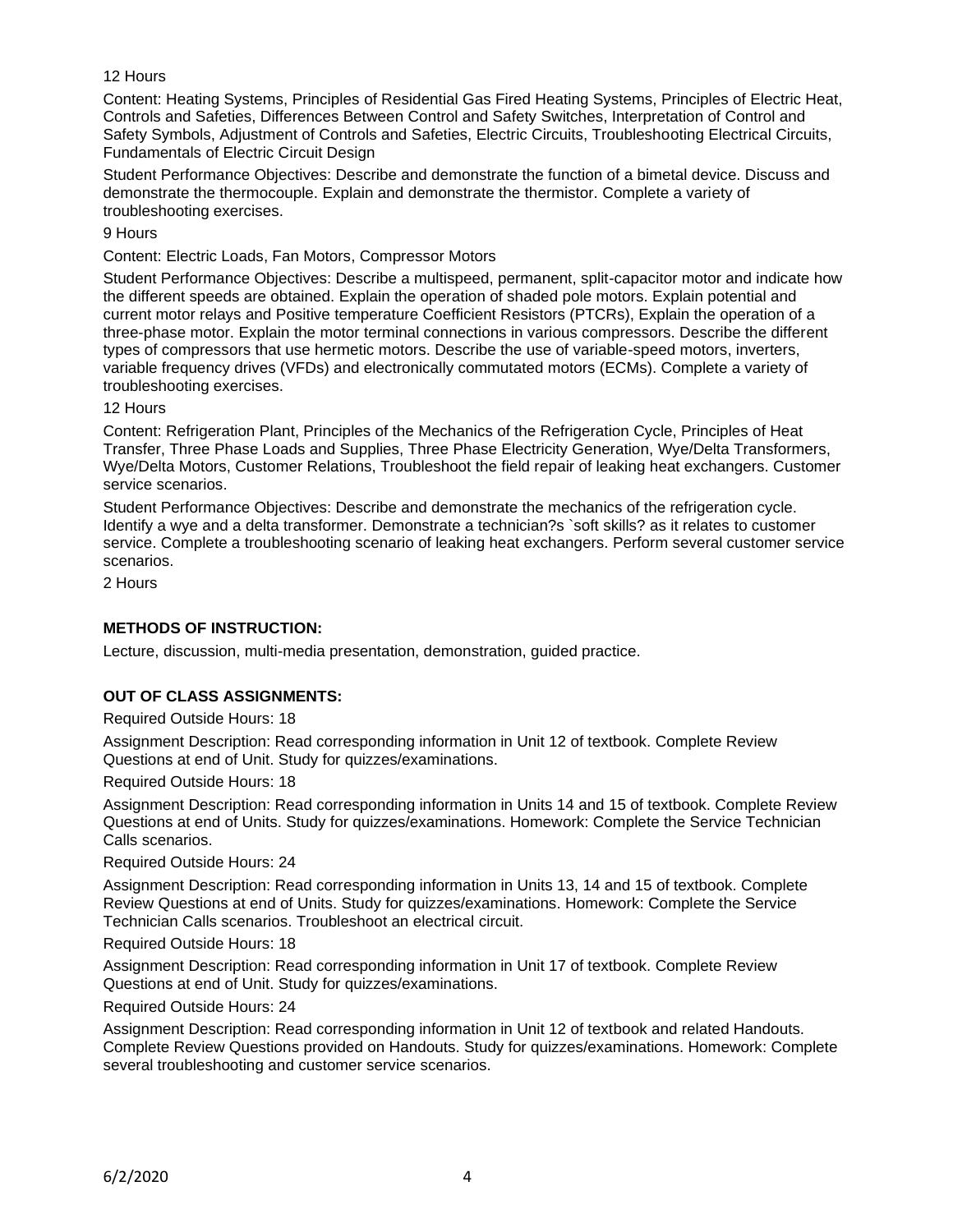# **METHODS OF EVALUATION:**

Writing assignments Percent of total grade: 20.00 % Homework, Lab Reports Problem-solving assignments Percent of total grade: 20.00 % Lab Projects Skill demonstrations Percent of total grade: 20.00 % Lab Projects/Troubleshooting Objective examinations Percent of total grade: 40.00 % Quizzes/Examinations

# **REPRESENTATIVE TEXTBOOKS:**

Required Representative Textbooks John A. Tomczyk, Eugene Silberstein, William C. Whitman, William M. Johnson. Refrigeration and Air Conditioning Technology, 8th Edition. Boston, MA: Cengage Learning,2017. ISBN: 978-1-305-57829-6 Reading Level of Text, Grade: 12th Verified by: MS Word Tomczyk, Silberstein, Whitman, Johnson. Lab Manual for Refrigeration and Air Conditioning Technology, 8th Edition. Boston, MA: Cengage Learning,2017. ISBN: 978-1305578708 Reading Level of Text, Grade: 12th Verified by: MS Word